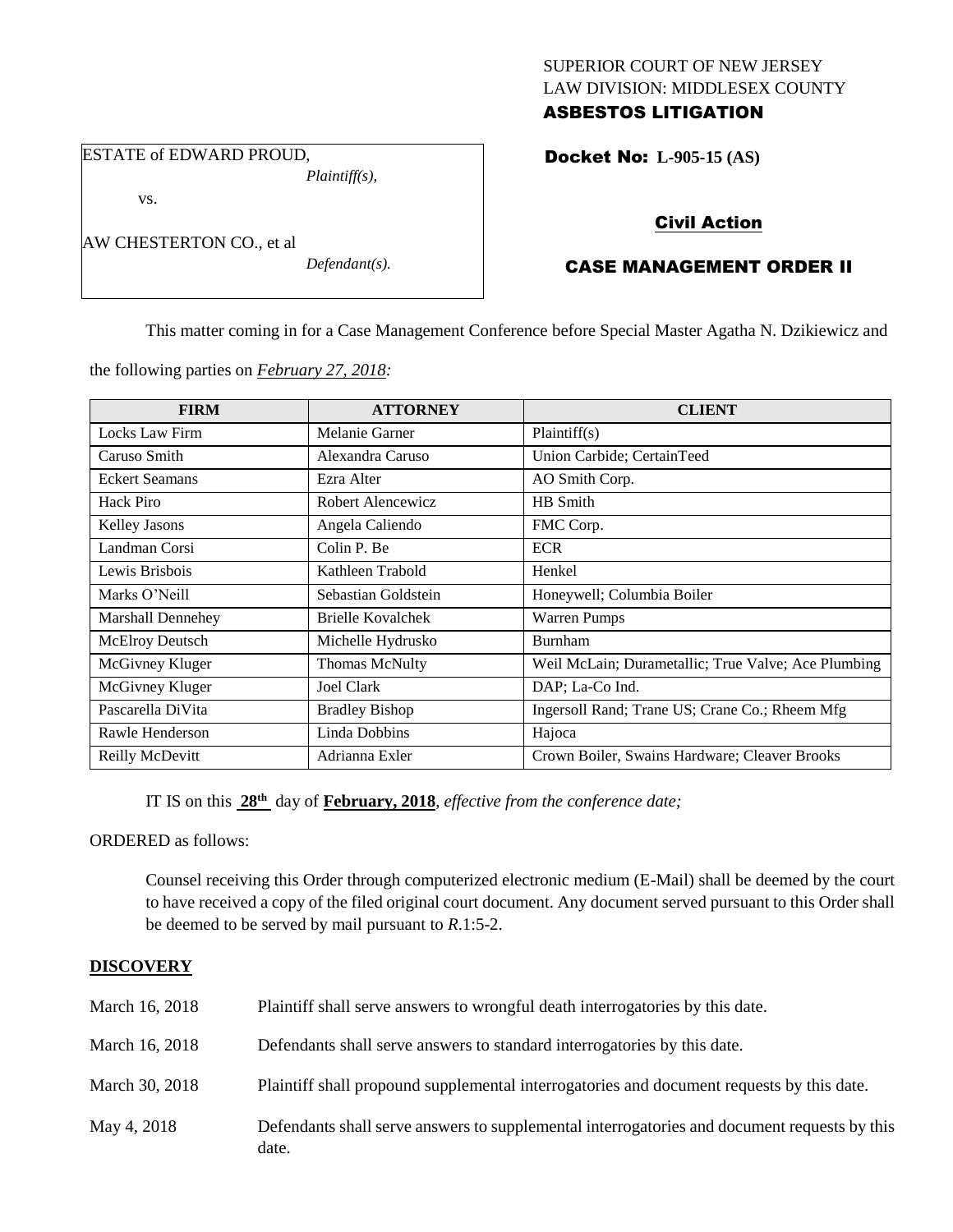| March 30, 2018 | Defendants shall propound supplemental interrogatories and document requests by this date.                                                                                                                  |
|----------------|-------------------------------------------------------------------------------------------------------------------------------------------------------------------------------------------------------------|
| May 4, 2018    | Plaintiff shall serve answers to supplemental interrogatories and document requests by this<br>date.                                                                                                        |
| May 31, 2018   | Fact discovery, including depositions, shall be completed by this date. Plaintiff's counsel shall<br>contact the Special Master within one week of this deadline if all fact discovery is not<br>completed. |
| May 31, 2018   | Depositions of corporate representatives shall be completed by this date.                                                                                                                                   |

## **EARLY SETTLEMENT**

July 6, 2018 Settlement demands shall be served on all counsel and the Special Master by this date.

#### **SUMMARY JUDGMENT MOTION PRACTICE**

| July 6, 2018    | Plaintiff's counsel shall advise, in writing, of intent not to oppose motions by this date. |
|-----------------|---------------------------------------------------------------------------------------------|
| July 20, 2018   | Summary judgment motions shall be filed no later than this date.                            |
| August 17, 2018 | Last return date for summary judgment motions.                                              |

### **MEDICAL DEFENSE**

| May 31, 2018 | Plaintiff shall serve medical expert reports by this date. |
|--------------|------------------------------------------------------------|
|--------------|------------------------------------------------------------|

- May 31, 2018 Upon request by defense counsel, plaintiff is to arrange for the transfer of pathology specimens and x-rays, if any, by this date.
- September 28, 2018 Defendants shall identify its medical experts and serve medical reports, if any, by this date. In addition, defendants shall notify plaintiff's counsel (as well as all counsel of record) of a joinder in an expert medical defense by this date.

### **LIABILITY EXPERT REPORTS**

June 29, 2018 Plaintiff shall identify its liability experts and serve liability expert reports or a certified expert statement by this date or waive any opportunity to rely on liability expert testimony.

September 28, 2018 Defendants shall identify its liability experts and serve liability expert reports, if any, by this date or waive any opportunity to rely on liability expert testimony.

### **ECONOMIST EXPERT REPORTS**

June 29, 2018 Plaintiff shall identify its expert economists and serve expert economist report(s), if any, by this date or waive any opportunity to rely on economic expert testimony.

## September 28, 2018 Defendants shall identify its expert economists and serve expert economist report(s), if any, by this date or waive any opportunity to rely on economic expert testimony.

 $\_$  ,  $\_$  ,  $\_$  ,  $\_$  ,  $\_$  ,  $\_$  ,  $\_$  ,  $\_$  ,  $\_$  ,  $\_$  ,  $\_$  ,  $\_$  ,  $\_$  ,  $\_$  ,  $\_$  ,  $\_$  ,  $\_$  ,  $\_$  ,  $\_$  ,  $\_$  ,  $\_$  ,  $\_$  ,  $\_$  ,  $\_$  ,  $\_$  ,  $\_$  ,  $\_$  ,  $\_$  ,  $\_$  ,  $\_$  ,  $\_$  ,  $\_$  ,  $\_$  ,  $\_$  ,  $\_$  ,  $\_$  ,  $\_$  ,